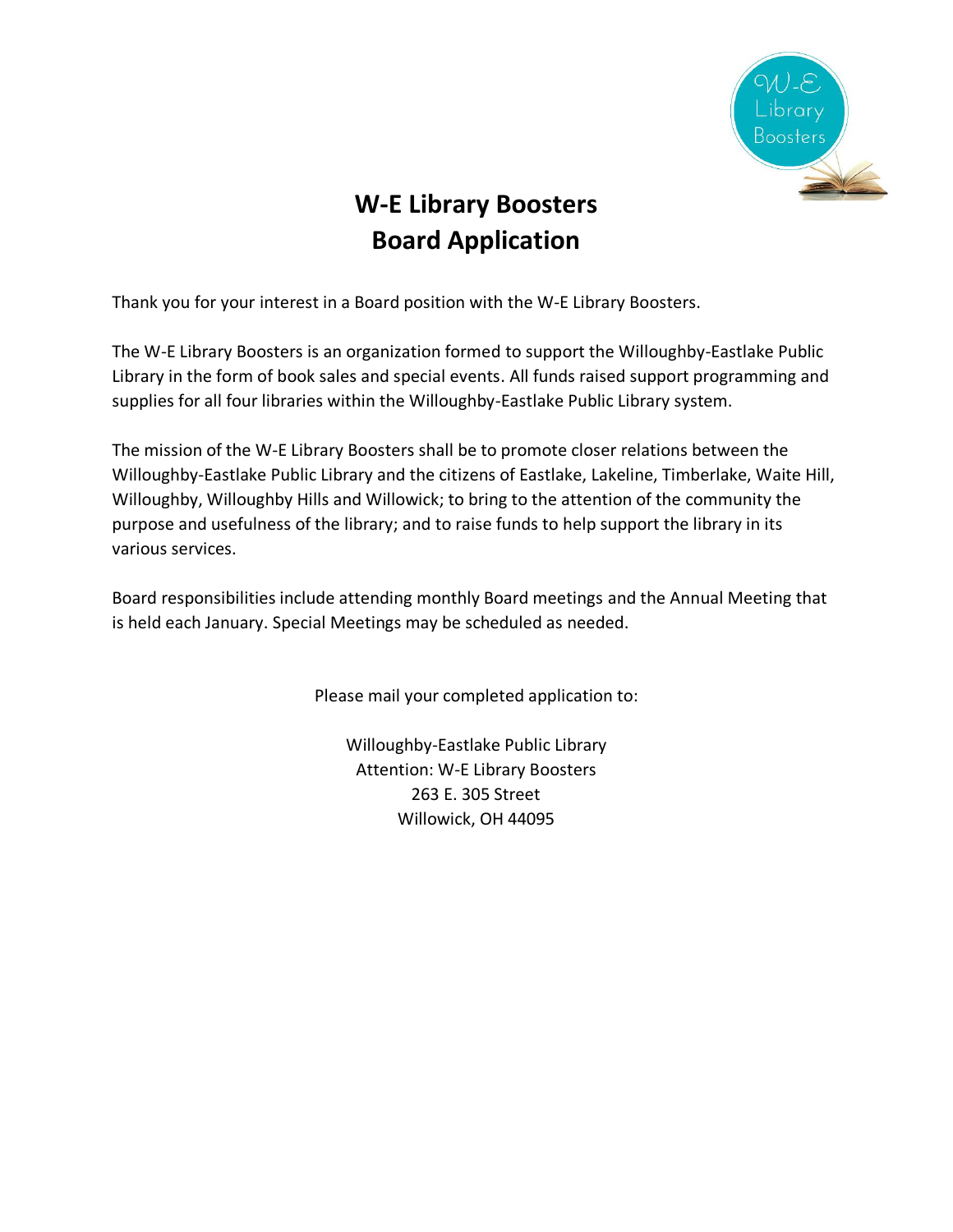

## *Express Your Interest!*

We would like to know more about your strengths and your interest in the W-E Library Boosters Board.

| Phone Number _________________________________                    |  |  |
|-------------------------------------------------------------------|--|--|
| Please list your last two jobs and dates worked in each position: |  |  |
|                                                                   |  |  |

 $2.$ 

What special skills and strengths would you bring to the W-E Library Boosters Board? Do you have past Board/Nonprofit experience?